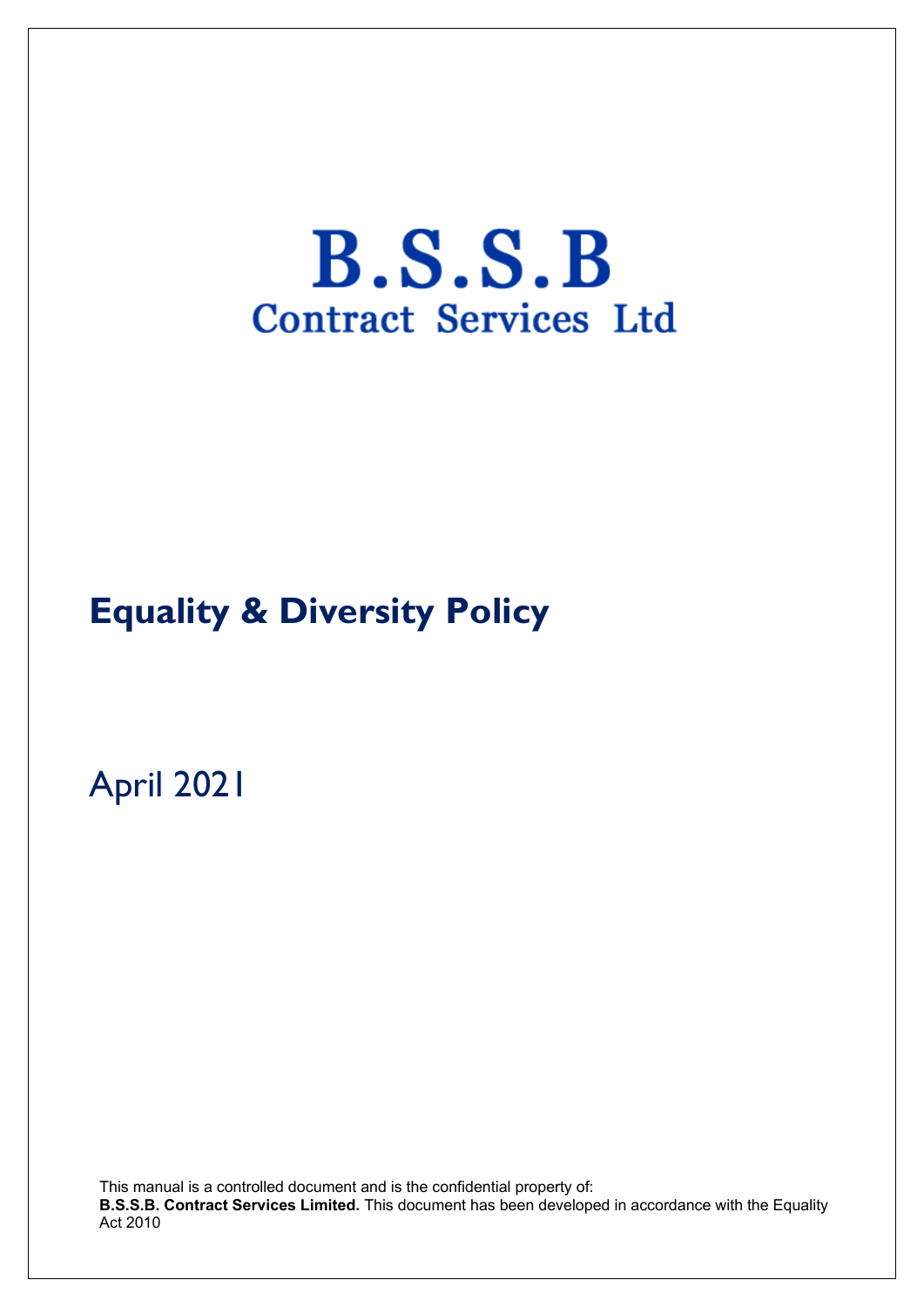#### **Equality Objectives**

B.S.S.B. Contract Services Limited are committed to achieving equality throughout the organisation.

We support and promote an inclusive positive working environment, which will embed diversity and equality in all areas of our service and the way we provide it.

#### **Equality**

Equality ensures that everybody receives fair and equal treatment at all times.

Equality of opportunity relates to the recruitment, retention and development of our staff and also how we deliver our services to our clients.

#### **Diversity**

Everybody is different and we all have different requirements and needs, we speak different languages and have different skills and beliefs, diversity is the mix of difference within organisations and communities.

'Diversity is about valuing individual difference'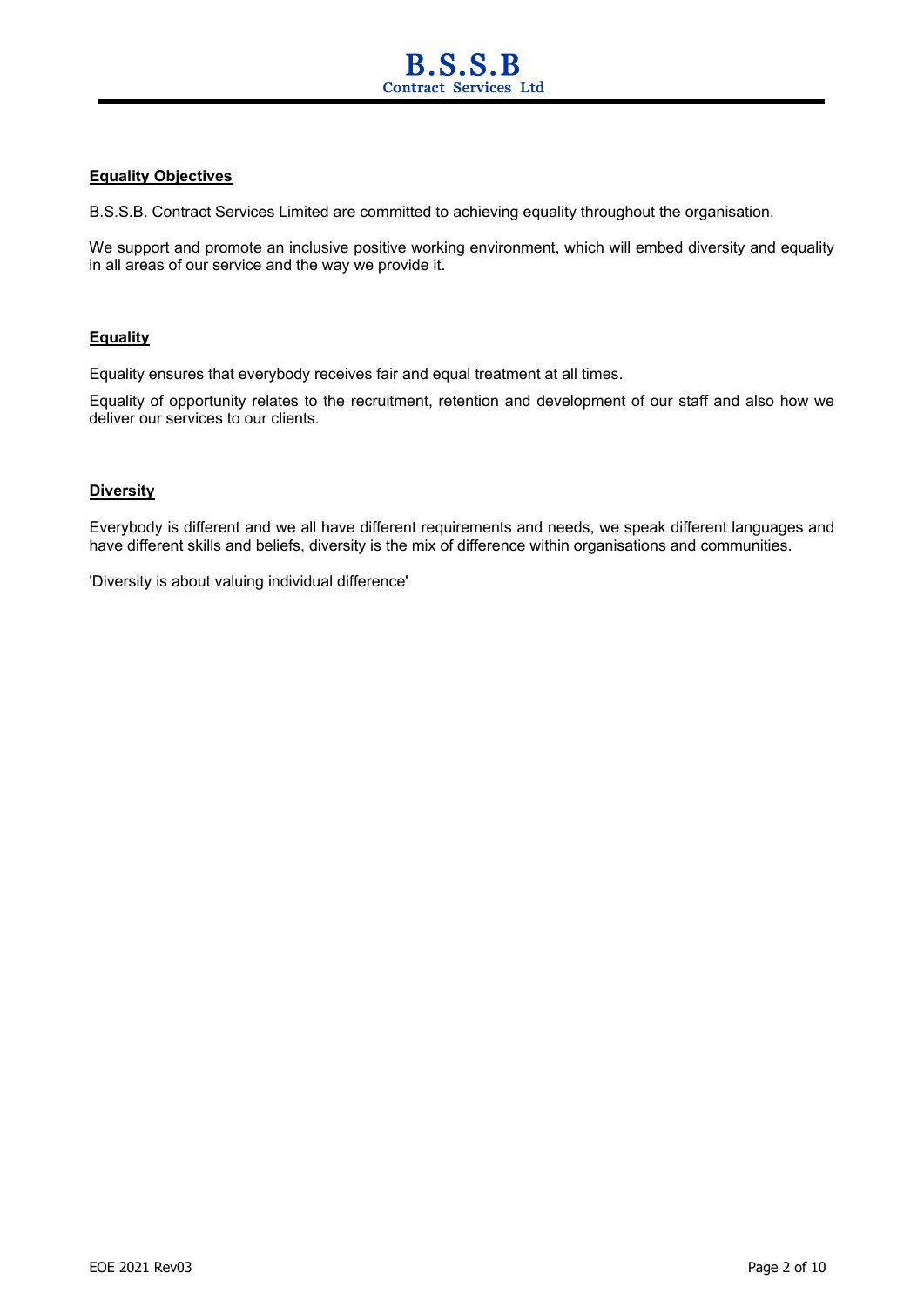### **Statement of General Policy**

B.S.S.B. Contract Services Limited is an Equality & Diversity Employer.

The aim of this policy is to provide Equality & Diversity to all in employment, irrespective of their gender, race, ethnic origin, disability, age, nationality, national origin, sexuality, religion, marital status and social class. We oppose all forms of discrimination.

All employees and job applicants, whether part time, full time or temporary, will be treated fairly and equally. Selection for employment, promotion, training, transfer or any other benefit will be on the basis of aptitude, ability, merit, qualification and fitness for the job.

All employees will be helped and encouraged to develop their full potential and the talents and resources of the workforce will be fully utilised to maximise the efficiency of the organisation.

#### **Policy Implementation**

The Managing Director, Mr Denis O'Brien, has specific responsibility for Equality & Diversity matters and will ensure that the Policy is communicated to all employees and if possible to all job applicants.

B.S.S.B. Contract Services Limited has developed procedures, which supported by the Companies Organisational structure will best suit its particular needs and requirements. By adopting this approach, it is believed that the Company will create and promote the adoption of Equality & Diversity at work and ensure that all those employed or under its control become familiar with their Statutory Obligations under the current legislation.

The Company will provide all employees with training and guidance which may improve their prospects within the company, and which will enhance their understanding of the need for an Equality & Diversity Policy.

Periodically B.S.S.B. Contract Services Limited will review selection criteria and procedures to maintain a system which ensures that individuals are selected, promoted and treated solely on the grounds of their merits and abilities which are appropriate for the job.

The Company will regularly monitor staff to identify any signs of inequality in recruitment, grading, pay and career progression, and take positive action to redress them.

B.S.S.B. Contract Services Limited expects all management and employees to conform to this policy and accept responsibility to accept their personal involvement in the practical application of this Policy. The Company is committed to a programme of action to make this policy effective. Breaches of our equal opportunity policy will be regarded as misconduct and could lead to disciplinary proceedings and dismissal.

The policy will be monitored and reviewed annually.

Name: Mr Denis O'Brien Signature: 2002/04/10 Position: Managing Director

Date: 6<sup>th</sup> April 2021 Review date: 5<sup>th</sup> April 2022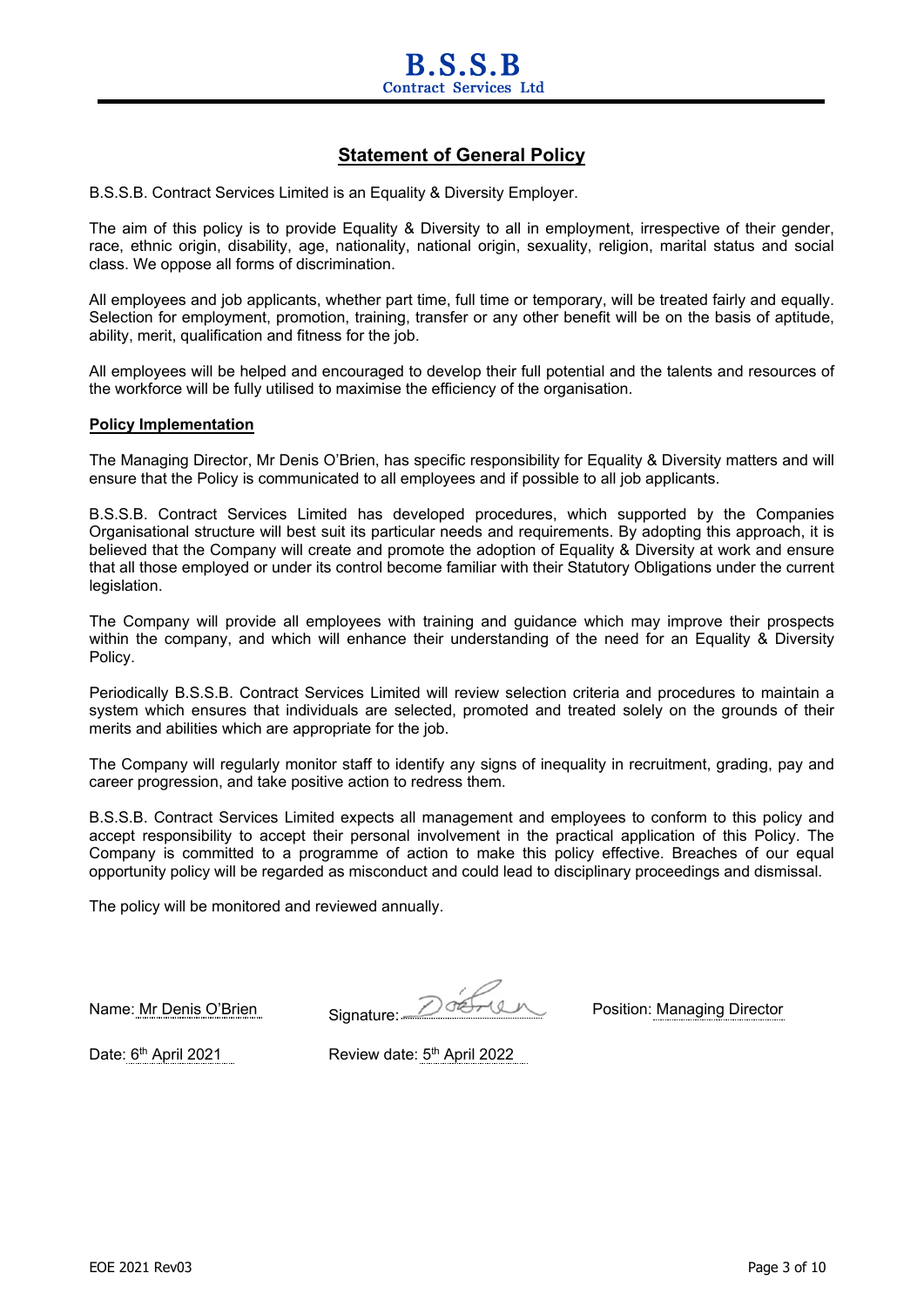#### **Programme of Action**

B.S.S.B. Contract Services Limited aims are:

To recruit employees on a fair and non-discriminatory basis

- Use a wide range of organisations to advertise its vacancies (e.g. job centres, local press, career offices, specialist publications) with the aim to attract interest of a wider community
- Ensure that the wording of job adverts does not place unfair restrictions or requirements on a particular group or groups which are not necessary for the effective performance of the job for example: We are committed to Equality & Diversity and welcome applications from all sectors of the community.
- Ensure that the adverts include wording demonstrating the Company's commitment to equality of opportunity and encouraging application from unrepresented groups for jobs with the company for example: Applications for this position are particularly welcome from people with an ethnic minority background and people with disabilities, as they are currently under represented in our workforce.
- Recruitment only by "word of mouth", which is unlawful, will not be practised by the company since may restrict diversity
- All persons responsible for recruitment, selection, promotion and transfer of staff will receive ongoing training in Equality & Diversity to stay current with legislation and to develop the necessary skills to translate Equality & Diversity in employment policy into practice.

To select employees on a fair and non-discriminatory basis

• The Company will measure the suitability of each applicant/candidate against the requirement for the job.

To promote employees on a fair and non-discriminatory basis

• Promotion criteria are based specifically on the individual's aptitude, ability, merit, qualification and fitness for the job. The Company will periodically review promotion procedures. Records will be kept.

Where necessary, to transfer employees on a fair and non-discriminatory basis

• The Company will not automatically transfer employees who complaint of racial discrimination. The Company will periodically review its criteria for transferring employees. Records will be kept.

Ensure that all its employees have equal access to training and development opportunities. Records will be kept.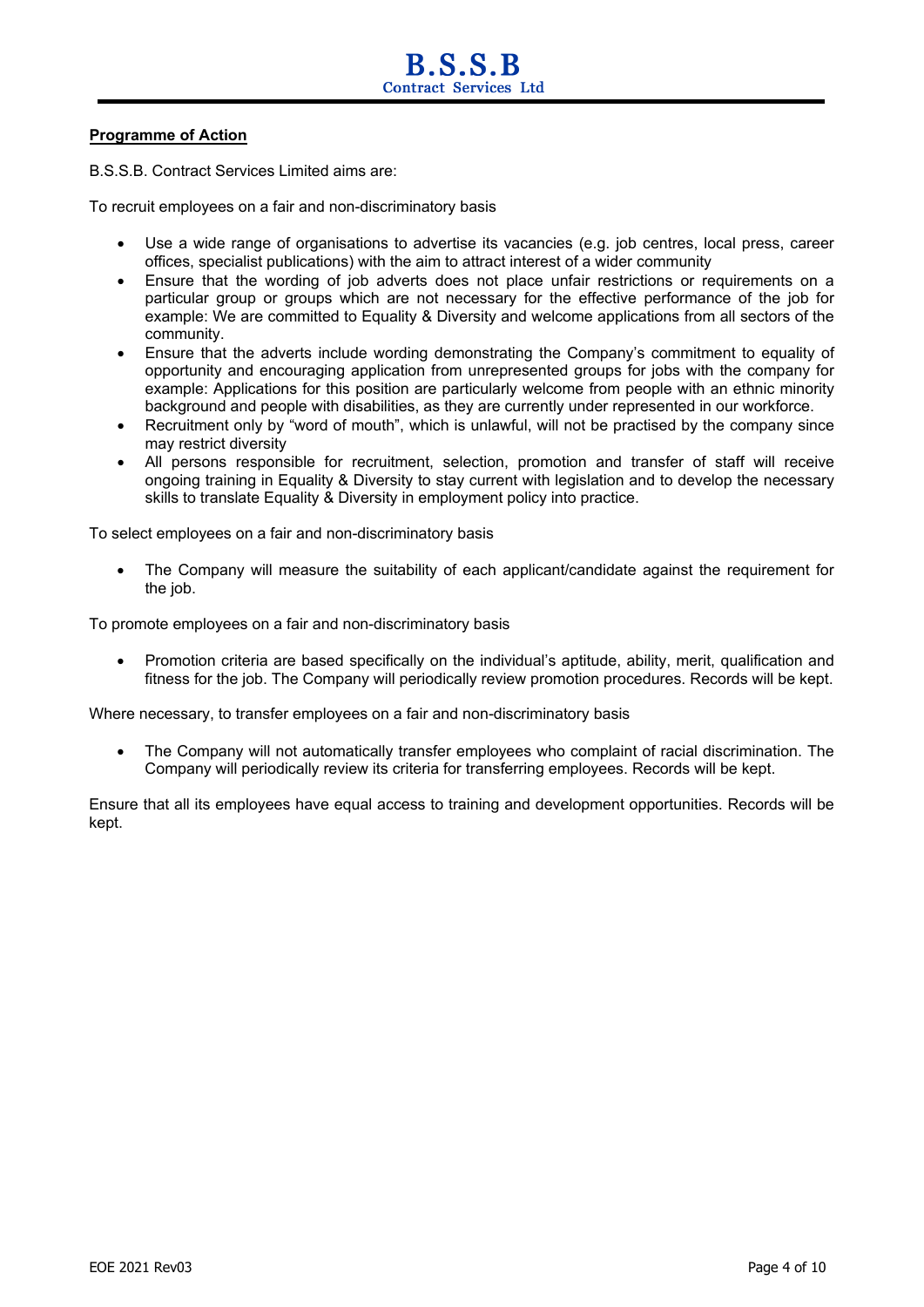#### **Unacceptable Behaviour**

Every employee is entitled to a working environment which promotes dignity and respect to all. No form of intimidation, bullying or harassment will be tolerated.

Any behaviour that does not respect the rights of others, or that harasses, vilifies or discriminates against others, including threatening or violent behaviour is unacceptable at B.S.S.B. Contract Services Limited and serious action will be taken against those responsible. Unacceptable behaviour will be regarded as misconduct and could lead to disciplinary proceedings and dismissal.

#### **Harassment**

Harassment is a type of direct discrimination if the victim can show that the behaviour caused injury to feelings.

Harassment is broadly defined as any behaviour which is uninvited, unwelcome, unreciprocated, unreasonable, and embarrasses, offends, humiliates, intimidates or threatens the recipient.

Whether the action was intended to cause offence or not does not matter – if the employee being subjected to the behaviour finds it unacceptable and he or she feels damaged or harmed by it, this constitutes potential harassment.

Harassment is normally characterised by more than one incident of unacceptable behaviour, but in some circumstances just one instance may constitute harassment if it is sufficiently serious.

All harassment is intolerable, but it is also against the law to harass a person or group of people on the grounds of their race, including colour, nationality, ethnic, ethno-religious or national origin. B.S.S.B. Contract Services Limited will not tolerate harassment.

#### **Sexual Harassment**

Sexual harassment is unwelcome physical, verbal or non-verbal conduct of a sexual nature. Sexual harassment by staff of customers and by customers of staff will not be permitted.

Sexual harassment can include:

- Avoid comments about the way the person looks
- Refrain from indecent remarks
- Questions or comments about the person's sex life
- Requests for sexual favours
- Sexual demands
- Any conduct of a discriminating, demeaning or sexual nature which creates an intimidating, hostile or humiliating environment.
- It is most often women who are subjected to sexual harassment, but men too can be sexually harassed.
- It is the person at the receiving end of any such behaviour that will decide whether she or he finds it unacceptable.

B.S.S.B. Contract Services Limited will not tolerate Sexual harassment.

#### **Bullying**

Bullying is when someone keeps doing or saying things to have power over another person. Examples of bullying other people are by:

- Calling them names
- Saying or writing nasty things about them
- Leaving them out of activities
- Threatening them or not talking to them
- Making them feel uncomfortable or scared
- Taking or damaging their things
- Hitting or kicking them
- Making them do things they don't want to do

B.S.S.B. Contract Services Limited will not tolerate Bullying.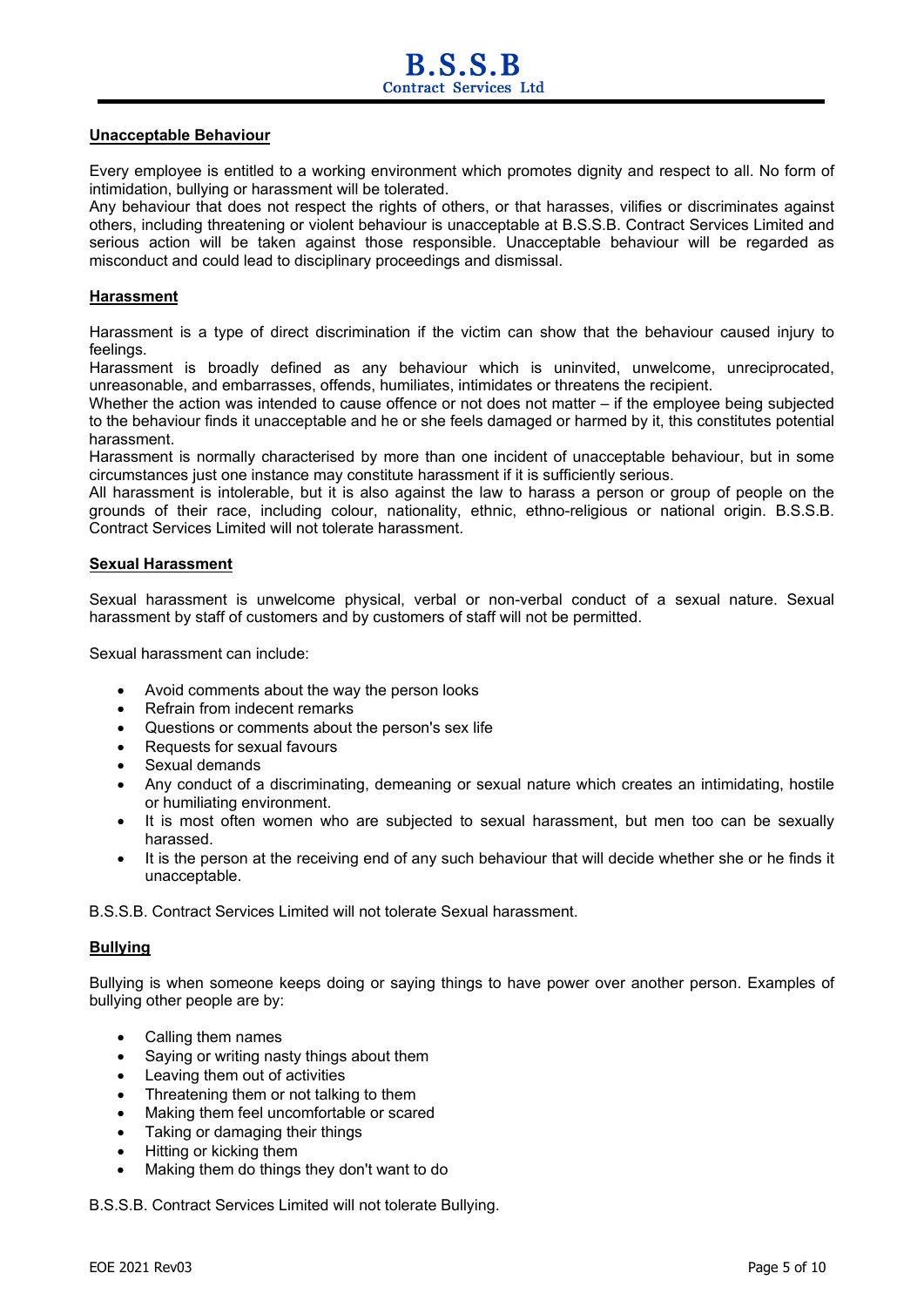#### **Vilification**

Vilification is generally any act that happens publicly as opposed to privately, and that could encourage or stir up others to hate, have serious contempt for, or severely ridicule a person, or a group of people, because of their race, nationality, decent, ethnic or ethno-religious background, or because they are thought to be of these backgrounds.

B.S.S.B. Contract Services Limited will not tolerate Vilification.

#### **Victimisation**

Victimisation occurs when you are treated less favourably than others because you acted in good faith to assert your rights under the Equality Act 2010.

It is unlawful to victimise any individual who has pursued, complaint or alleged discrimination.

B.S.S.B. Contract Services Limited will not discriminate against employees who have taken a case of sex discrimination, marriage discrimination or equal pay and/or people who have helped by giving evidence or providing information to a Tribunal.

B.S.S.B. Contract Services Limited will not tolerate Victimisation.

#### **Complaints Procedure**

Many grievances can be dealt with informally by an immediate manager. Encouraging members of staff to raise their concerns in this way, as a first step, often leads to a quick solution, without the need for intervention by senior members of the company. Both manager and employee will keep a note of their meeting.

If an employee is harassed by a customer, client, supplier, sub-contractor or member of the public then the immediate manager will take proper and immediate steps to protect the employee.

The procedure for dealing with complaints of discrimination covers both the employee and the customer. The procedure will be treated seriously and sympathetically. The Company will ensure that any complaint is dealt with promptly and carefully. The investigation should be carried out objectively and independently, and by someone with sufficient authority to be able to handle the matter effectively. Records should be kept. If a complaint is upheld and the harasser is an employee, the harasser should be dealt with under the disciplinary procedure.

Employees should complaint formally to the immediate manager. If the grievance is against the immediate manager, it should be raised with a more senior manager.

Managers will invite the employee to a hearing to discuss the grievance.

Wherever possible the company will provide for a manager of the same sex as the complainant to hear the complaint.

If dismissal is a possible outcome, it is important that the usual procedures should be followed i.e. an investigation and a proper hearing at which the alleged harasser can comment on the case.

The Organisation will ensure that any panel set up to investigate the complaint has at least as many women as men on it.

The firm will ensure that procedures set out a time frame for the investigation. The complainant and the alleged harasser should be told at the outset how long the investigation is likely to take and who will be communicating with them. Complainants should be kept well-informed at every stage

If informal discussions are not successful, procedures for dealing with complaints of discrimination, grievances and disciplinary measures including resignations, redundancies and dismissals are covered in our grievances and disciplinary procedures.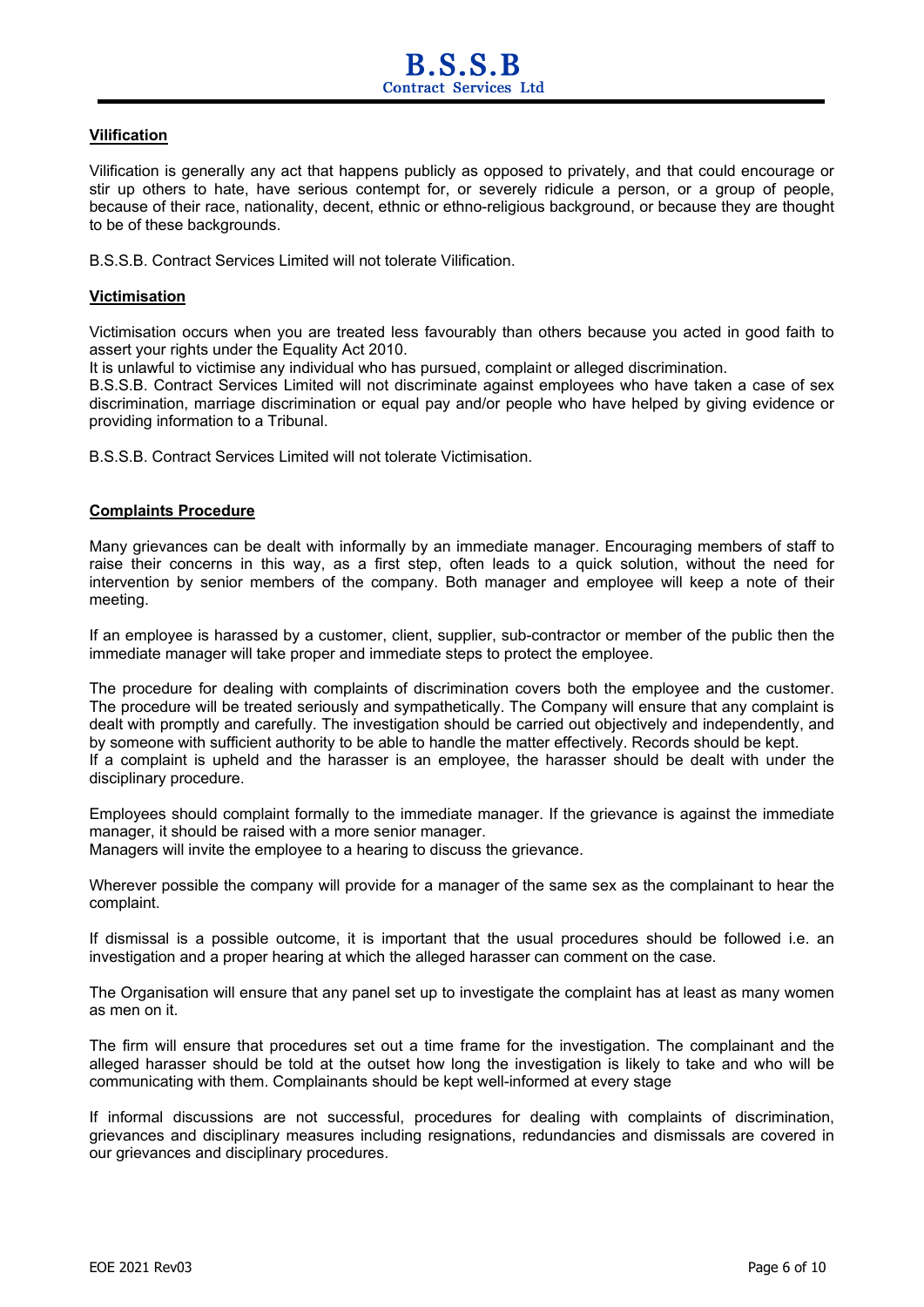#### **Disciplinary Procedure**

#### **Purpose and scope**

The Company's aim is to encourage improvement in individual conduct. This procedure sets out the action which will be taken when disciplinary rules are breached.

#### **Principles**

a) The procedure is designed to establish the facts quickly and to deal consistently with disciplinary issues. No disciplinary action will be taken until the matter has been fully investigated.

b) At every stage you will have the opportunity to state your case and be accompanied, if you wish, at the hearings by a shop steward if appropriate, or by a fellow employee.

c) You have the right to appeal against any disciplinary penalty.

#### **The Procedure**

Stage 1 – Oral warning

If your conduct or performance is unsatisfactory you will be given an ORAL WARNING, which will be recorded. The warning will be disregarded after 12 months satisfactory service.

Stage 2 – Written warning

If the offence is serious, if there is no improvement in your standards, or if a further offence occurs, you will be given a WRITTEN WARNING which will include the reason for the warning and a note that, if there is no improvement after 12 months, a final written warning will be given.

Stage 3 – Final written warning

If your conduct or performance is still unsatisfactory, a FINAL WRITTEN WARNING will be given making it clear that any recurrence of the offence or other serious misconduct within a period of 12 months will result in dismissal.

Stage 4 – Dismissal

If there is no satisfactory improvement or if further serious misconduct occurs, you will be DISMISSED.

**Entry into the procedure can be at any of the above stages depending on the seriousness of the offence.**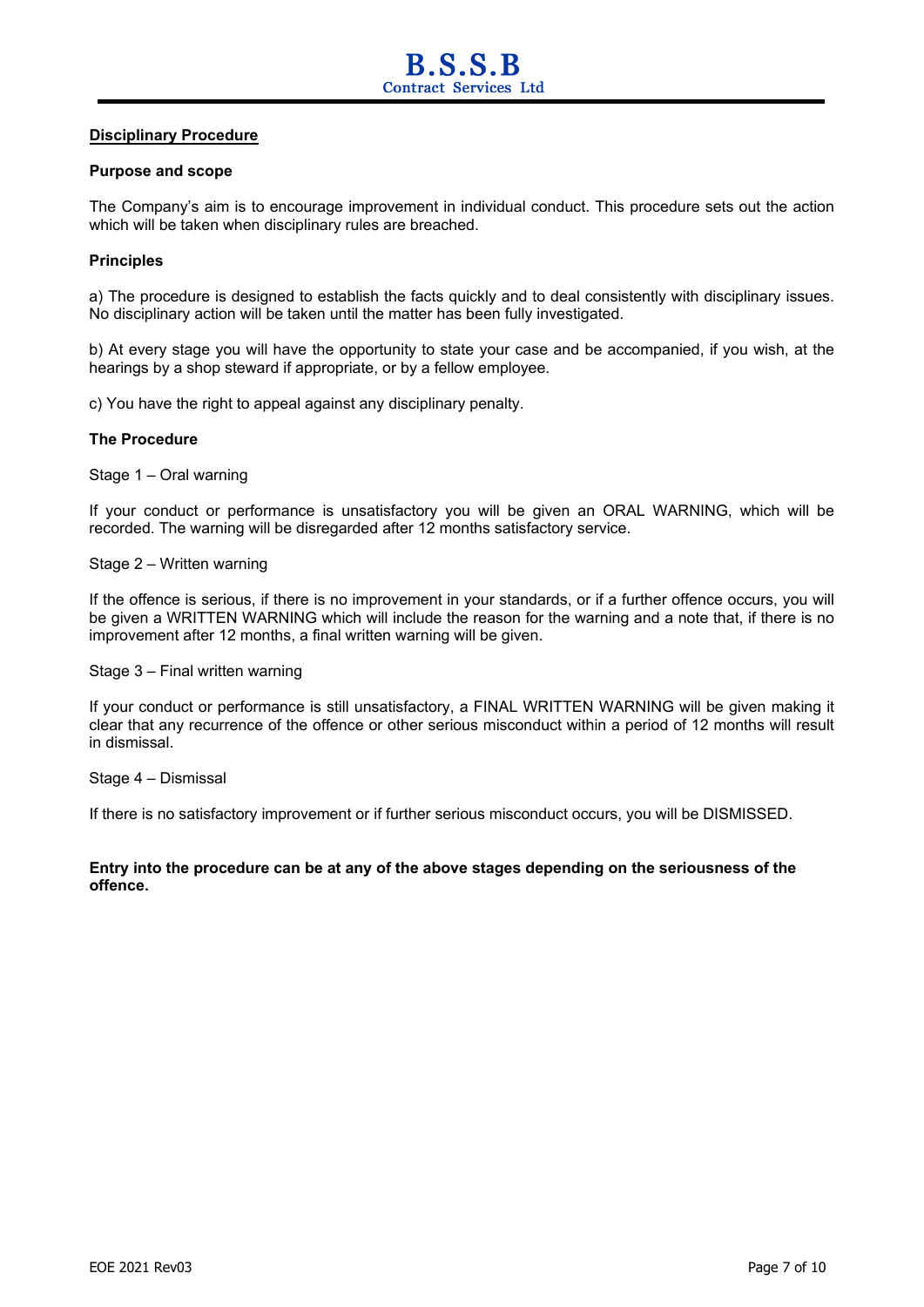#### **Disciplinary Procedure Continued**

#### **Gross misconduct**

If, after, investigation, it is confirmed that you have committed one of the following offences (the list is not exhaustive), you will normally be dismissed:

- theft
- fraud
- physical assault
- gross insubordination
- damage to company property
- incapacity for work due to being under the influence of alcohol or illegal drugs

While alleged gross misconduct is being investigated, you may be suspended, during which time the normal hourly rate will be paid. Any decision to dismiss will be taken by your employer only after a full investigation.

#### **Appeals**

If you wish to appeal against any disciplinary decision, you must do so within two working days. Your employer will hear the appeal and decide the case as impartially as possible.

#### **Grievance Procedure**

It is Company policy to ensure that any employee with a grievance has access to a procedure which can lead to a speedy resolution of the grievance in a fair manner.

#### Stage 1

If you have a grievance about your employment, you should first raise it orally with your immediate supervisor, who should give you a reply within two working days.

#### Stage 2

If the reply given at stage 1 does not satisfactorily resolve the grievance, you should detail the grievance in writing. The written grievance will then be submitted to the office manager.

#### Stage 3

.

If the matter is not resolved satisfactorily within five working days, you may elect to appeal to the managing director, who will give a decision within five working days. This decision will be final.

#### **Entry into the procedure can be at any of the above stages depending on the seriousness of the offence.**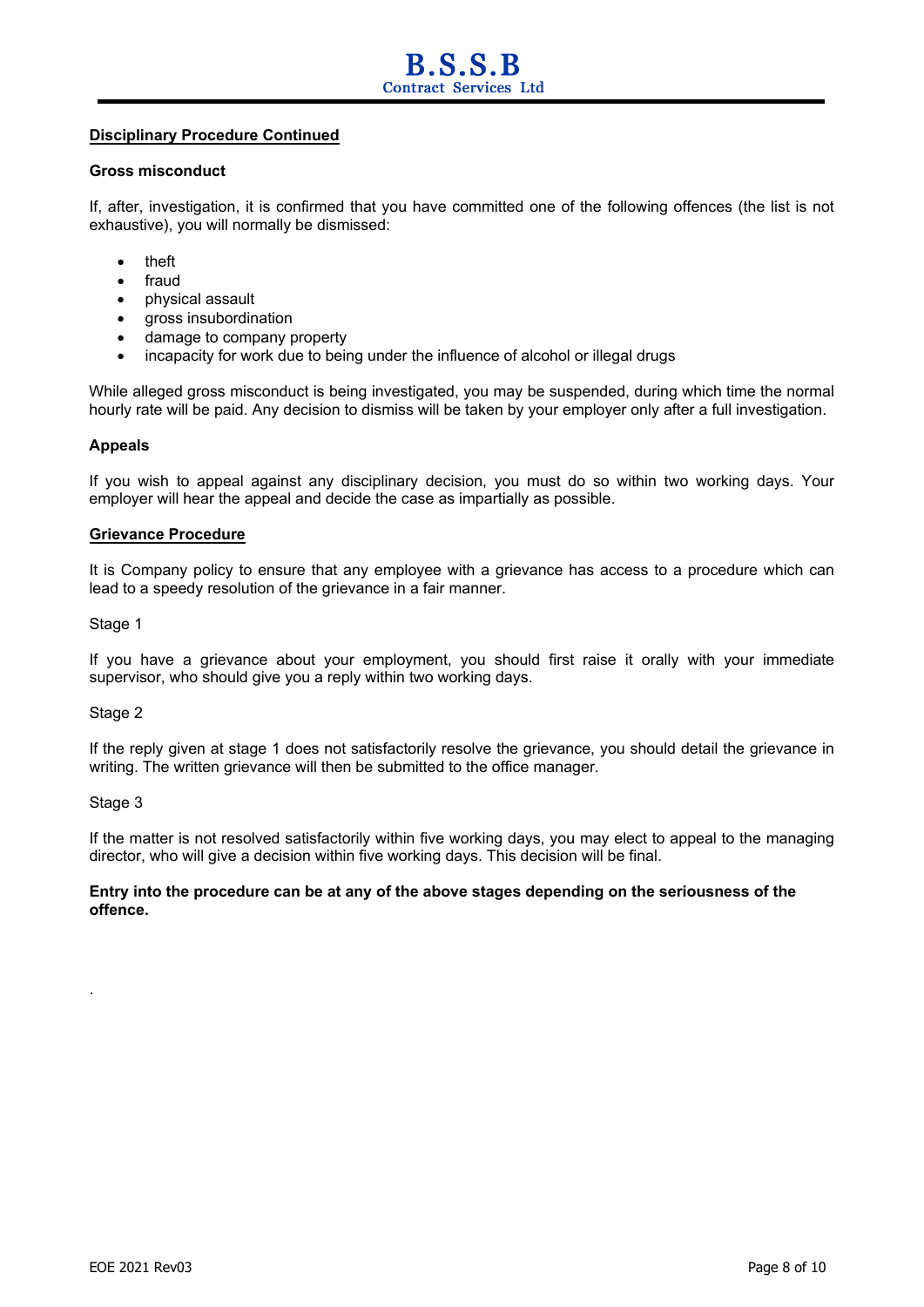## **B.S.S.B Contract Services Ltd**

#### **Promoting Equality & Diversity**

This policy is fully supported by senior management and has been agreed with employee representatives.

B.S.S.B. Contract Services Limited will aim to:

- Treat each other with respect
- Try to understand others beliefs
- Aim to give everyone equal access to work
- Promote a fair and equal society
- Consider if our actions and decisions could affect some groups differently and make them worse off
- Report harassment or discrimination
- Treat every complaint of harassment seriously and investigate it sensitively
- Make our working and living environment welcoming to everybody

#### **Communication**

B.S.S.B. Contract Services Limited will ensure:

- A copy of the Equality & Diversity Company Policy and relevant literature is displayed on the Notice Board at the main office, it is available in our company intranet system and website
- The provision of information, instruction, training and supervision of new employees and ensure the availability of for suitable and sufficient information
- All employees will be issued with a copy of the Equality & Diversity for their reference. A receipt will be obtained and held in the Office files
- Records of all Equality & Diversity training are kept in the Office files
- The Company will ensure that the information and guidance given within the manual is continually reviewed and updated. Additional procedures and guidance notes will be issued to cover new fields of activity not previously covered
- In addition, information posters will be displayed in the workplace where necessary